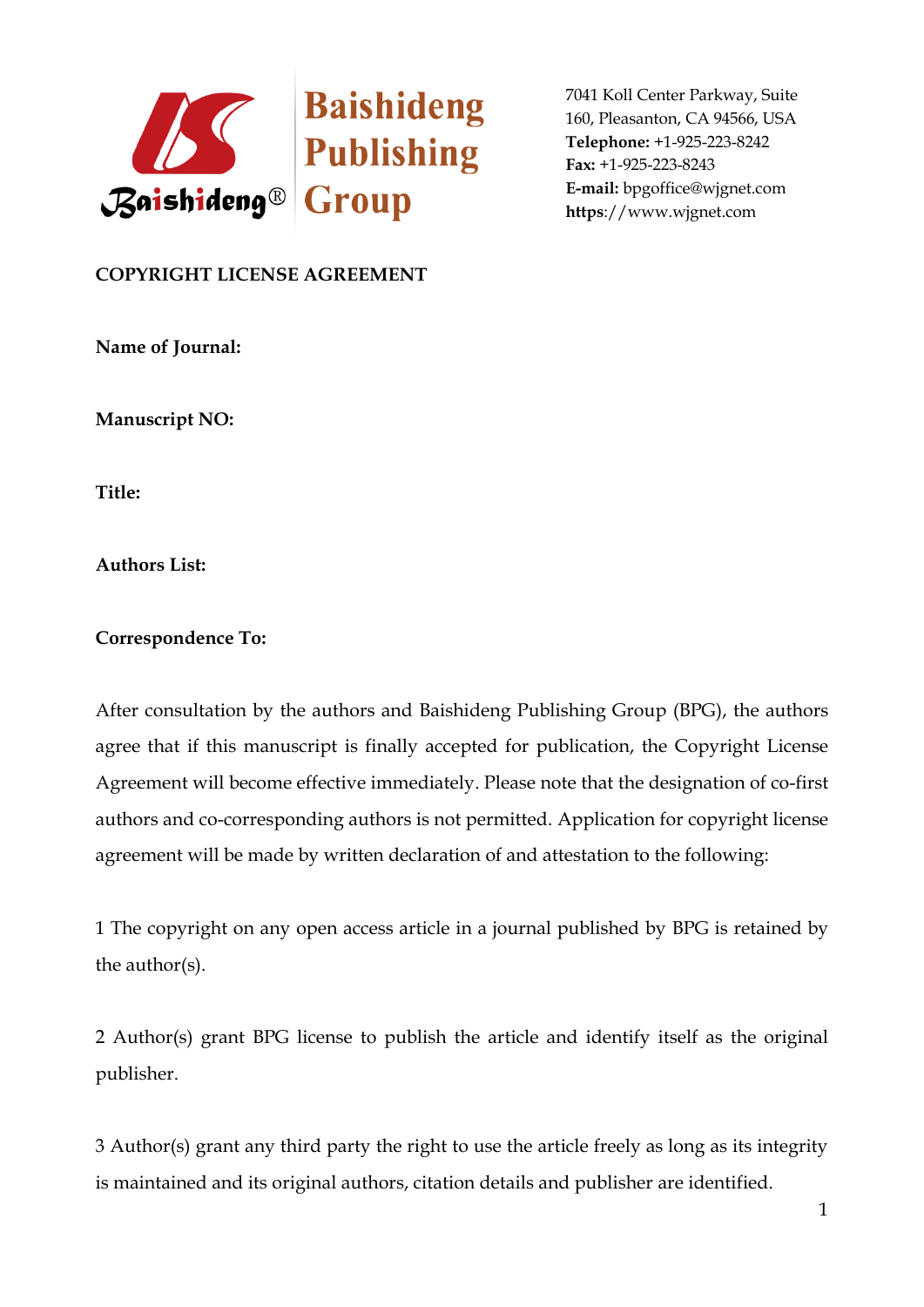

4 Author(s) certify that the manuscript is not simultaneously being considered by other journals or is already published elsewhere.

5 Author(s) certify that the manuscript has no redundancy, plagiarism, data fabrication, or falsification.

6 Author(s) certify that there is no conflict of interest related to the manuscript.

7 Author(s) certify that all experiments involving animals and human subjects were designed and performed in compliance with the relevant laws regarding humane care and use of subjects.

8 Author(s) certify that the manuscript's content is original, with all information from other sources appropriately referenced, and that specific permission has been granted in writing by any existing copyright holders prior to publication and is clearly cited and available.

9 Author(s) grant exclusive copyright ownership to BPG for all formats of the manuscript, including print and electronic formats, English and non-English language formats, and subsequent editions such as Erratum, in addition to all rights for (1) granting permission to republish or reprint the materials in whole or in part, with or without a fee, (2) printing copies for free distribution or for sale, and (3) republishing the materials in a compendium or in any other format.

10 Author(s) acknowledge that all articles published by BPG are selected by an in-house editor and fully peer-reviewed by external reviewers, in addition to BPG's application of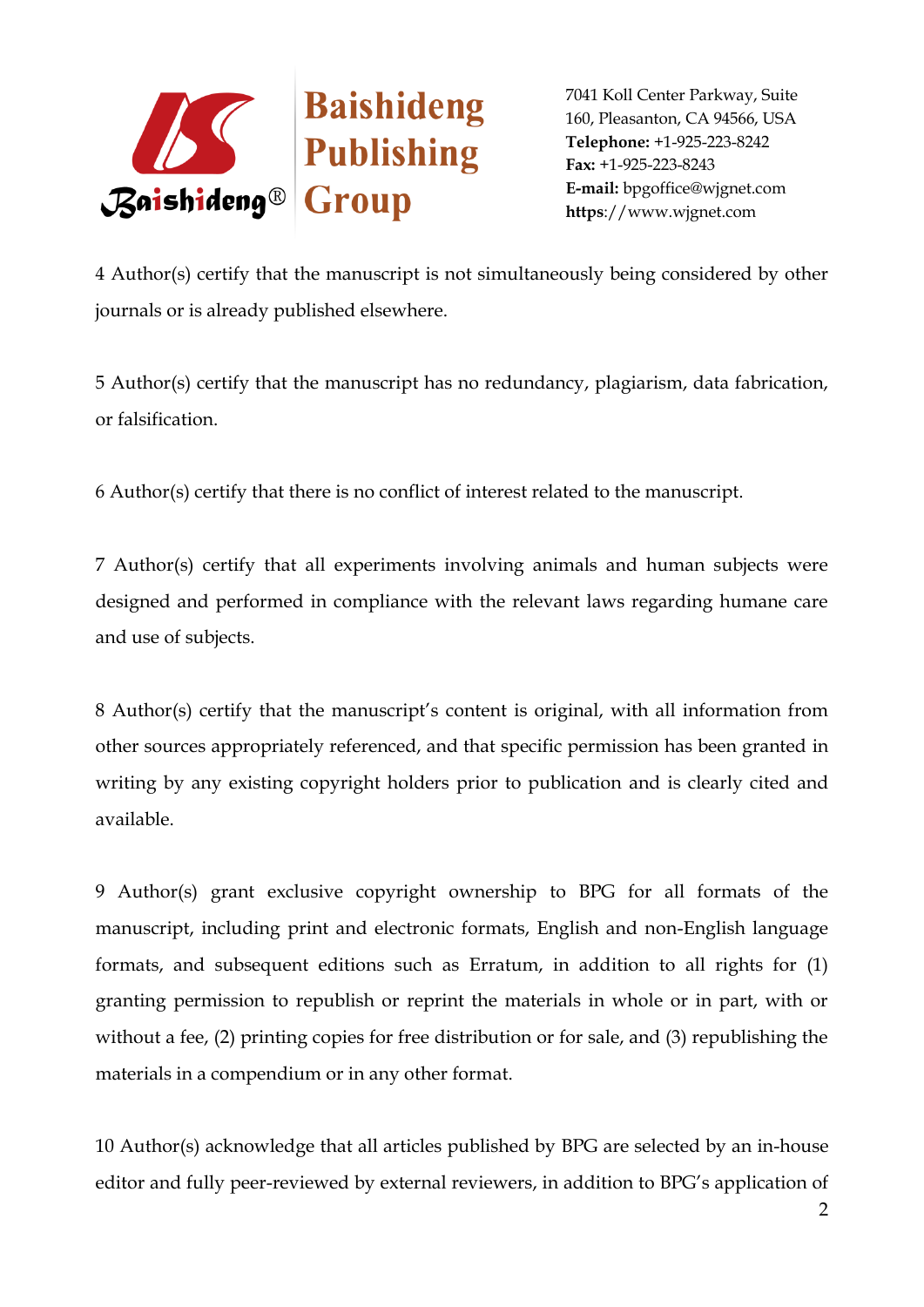

the Creative Commons Attribution Non Commercial (CC BY-NC 4.0) license, which permits others to distribute, remix, adapt, build upon this work non-commercially, and license their derivative works on different terms, provided the original work is properly cited and the use is non-commercial. See: http://creativecommons.org/licenses/by-nc/4.0/

11 Author(s) grant permission to BPG to publish manuscript-related documents (*e.g.* peer review report, answers to reviewers, CrossCheck report, signed copyright license agreement, *etc*.) at the same time that the manuscript is published online.

12 Author(s) certify that the manuscript contains no errors in grammar, syntax, spelling, punctuation, or logic.

13 Author(s) certify that all figures and tables have been correctly placed and clearly identified, and meet the journal's standards of high-resolution quality.

14 Author(s) certify that the references are numbered according to their order of appearance in the main text of the manuscript.

This declaration must be signed by all authors, individually and in his/her own handwriting, following the order of the authors' names appearing on the title page of the manuscript.

**1 Printed Name:** 

Signature: Date: